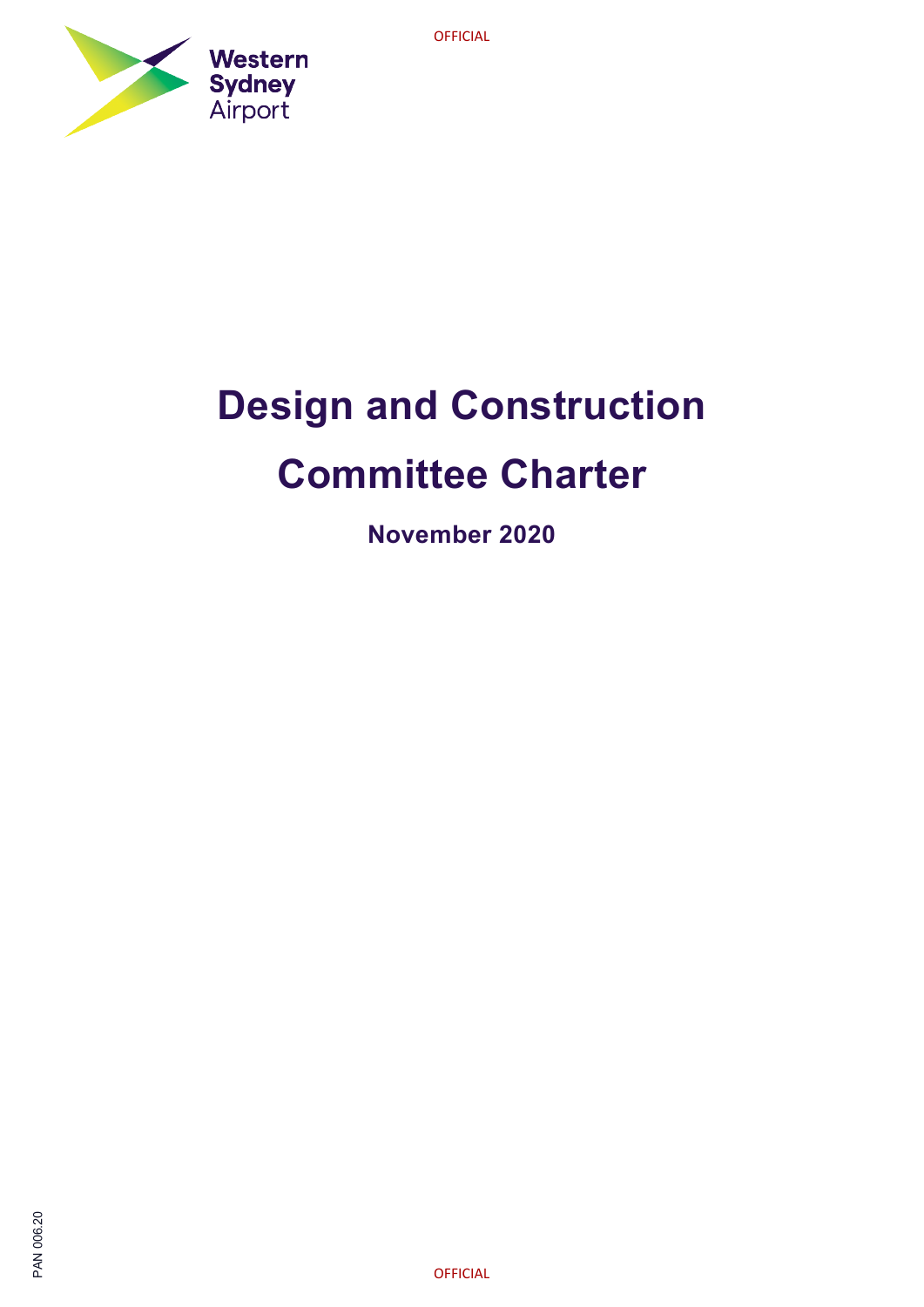

## **1. Purpose of the Charter**

The Board of Directors has established a Design and Construction Committee as a Project related committee of the Board to oversee the core design, construction and delivery projects associated with the development of Western Sydney International (Nancy-Bird Walton) Airport (**the Project**), in order to provide assurance comfort to the Board that the Company's obligations under the Western Sydney Airport Project Deed (**the Deed**) are being met.

The Committee will engage with Management in a constructive and professional manner in discharging its responsibilities and formulating its advice to the Board.

# **2. Authority of the Committee**

The Board has delegated authority to the Committee and an outline of the Committee's responsibilities is provided in section 4 of this Charter.

## **2.1 Access to Information**

The Committee may obtain any information and advice it requires, including information from Management, external consultants or advisors as it considers necessary or appropriate to enable it to properly discharge its responsibilities. The Committee may meet with external consultants or advisors without Management being present.

## **2.2 Resources**

The Company will provide the Committee with the necessary resources for payment of:

- (a) any professional or other advisers it engages to assist it in the discharge of its responsibilities; and
- (b) the administrative expenses incurred in carrying out its duties.

## **2.3 Reporting to the Board**

The Committee will regularly update the Board on its activities and make recommendations to the Board, as appropriate.

The Chairperson of the Committee will report to the Board at the next Board meeting following a meeting of the Committee on any matters that the Committee considers should be brought to the attention of the Board.

## **3. Membership**

## **3.1 Term of Appointment**

Committee members are appointed by the Board for a term that coincides with the member's term of appointment as a Director or any lesser period that coincides with the termination of the Committee or following changes to the composition of the Committee (as determined by the Board). Existing members may be re-appointed by the Board.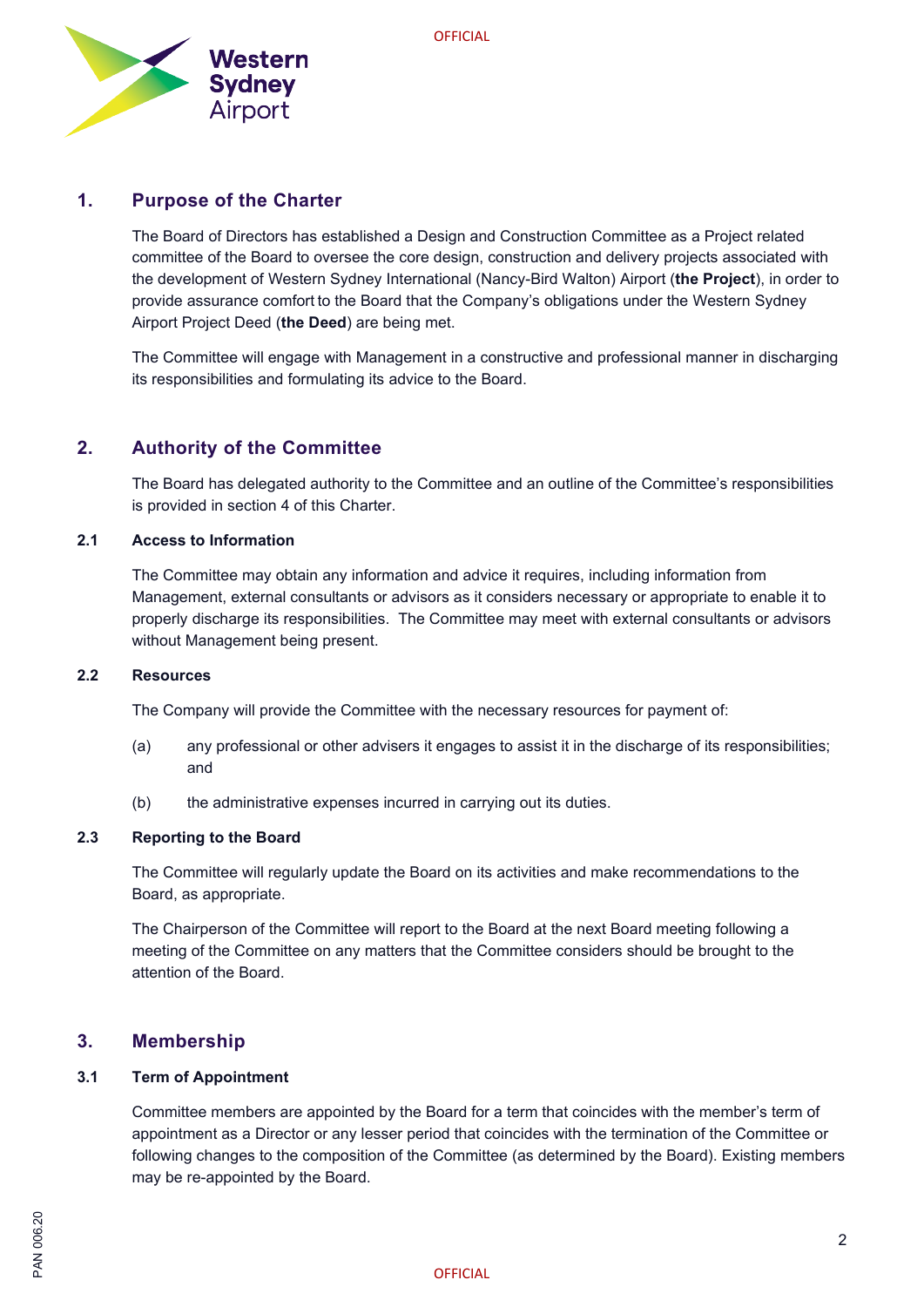

## **3.2 Committee Chairperson**

The Chairperson of the Committee:

- (a) will be appointed by the Board; and
- (b) where the Chairperson of the Committee is absent from a meeting and no acting Chairperson has been appointed, the members of the Committee present at the meeting have the authority to choose a Director who is a member of the Committee to be acting Chairperson for that particular meeting.

The secretary of the Committee will be the company secretary, or such other person as is nominated by the Board.

## **3.3 Composition of the Committee**

The Committee comprises:

- (a) at least three members of the Board. In addition, the CEO, CFO, Chief Technology Officer, Executive General Manager, Commercial and Strategy, and the Executive General Manager, Airport Infrastructure will be invited to attend each Committee meeting; and
- (b) at least one member who has an understanding of airport design, construction and/or airport infrastructure so as to be able to assist the Committee to effectively discharge its duties.

## **3.4 Review of Composition of the Committee**

Membership of the Committee will be reviewed annually by the Board to ensure a suitable mix of qualifications, knowledge, skills and experience.

## **3.5 Induction and Training**

The Committee will adopt and maintain a program of induction, training and awareness-raising for its members, with the objective of enabling the Committee to keep abreast of contemporary developments and leading practices in relation to its functions.

# **4. Roles and Responsibilities**

The Committee will:

- review and make recommendations to the Board in relation to the approach taken in respect of the design of Airport infrastructure, facilities and interfaces, and monitor compliance with the Deed, with reference to the Commercial Freedoms Framework, Equity Subscription Agreement, the Company's objectives as enshrined in the Constitution, relevant regulatory and Airport Plan obligations, and the Corporate Plan;
- review and make recommendations to the Board in relation to the approach taken in respect of construction and monitor compliance with the Deed, with reference to the Commercial Freedoms Framework, Equity Subscription Agreement, the Company's objectives enshrined in the Constitution, relevant regulatory and Airport Plan obligations, and the Corporate Plan;
- review and make recommendations to the Board on procurement strategy and endorse preferred provider(s) for material (>\$10 million) project management, design and construction works;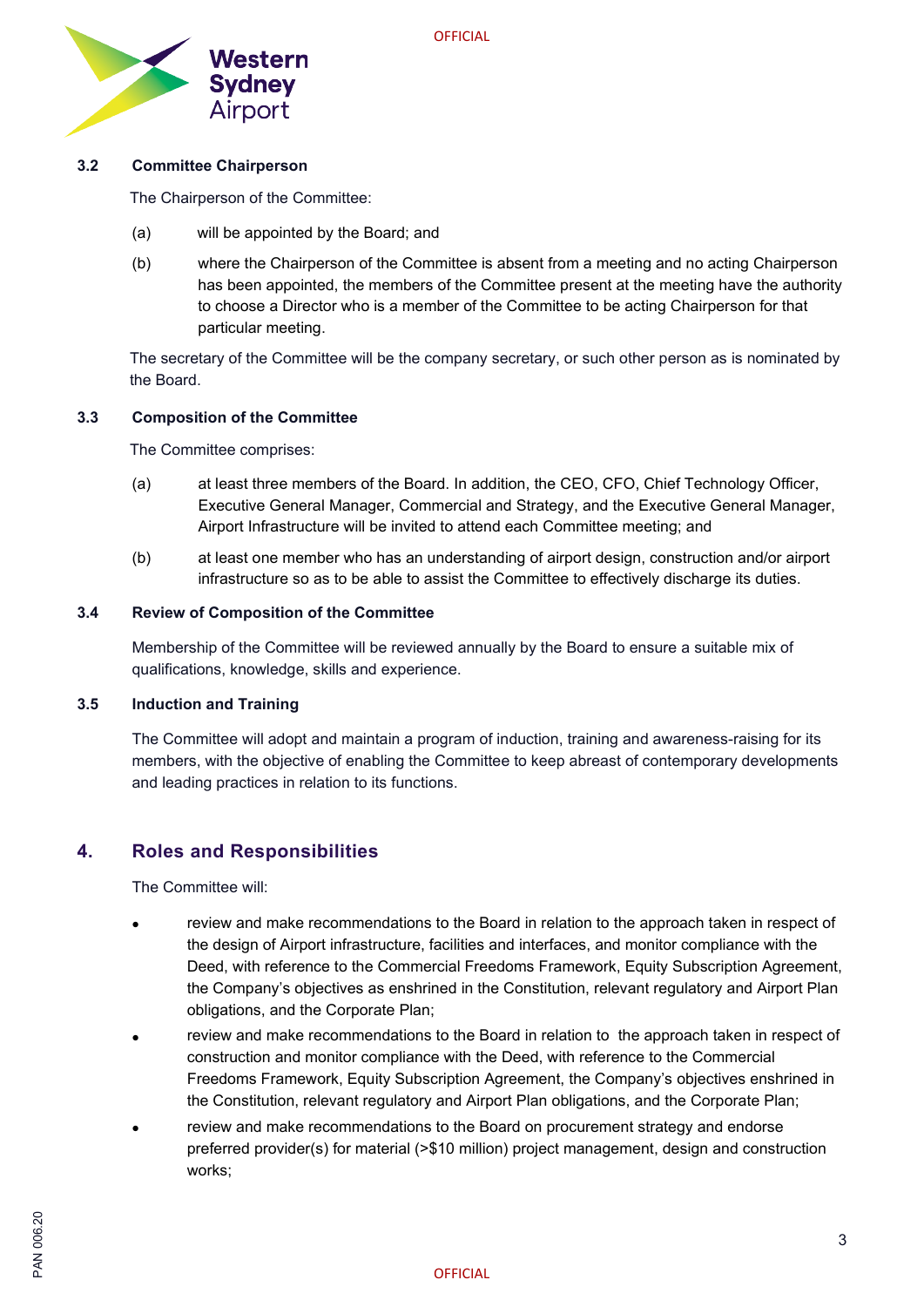

- review and make recommendations to the Board on the delivery strategy for design and construction works packages;
- review and make recommendations to the Board on the approach and delivery strategy for the provision of major utilities to the airport;
- review and make recommendations to the Board on the appointment of the Company's technical advisory panel for the Project;
- review and critically assess opportunities to innovate in the operation and design of the Airport;
- ensure there is sufficient transparency and accountability in respect of the activities being carried out by Management in respect of the Project. Agree an appropriate reporting framework with Management to ensure consistent and structured reporting;
- review and critically assess the performance of the Delivery Partner and Project Manager (Definition);
- critically assess the quality and reliability of reporting information provided by Management for presentation to the Board;
- ensure there is visibility of any potential or actual issues arising which may impact the timing and budget of the project. Where appropriate, inform the Board of such issues as soon as possible;
- identify, seek to mitigate and monitor risks associated with design and construction, reporting to the Board as appropriate;
- seek to maintain and build on broad-based support for the Project, including by working cooperatively with the Government and other key stakeholders; and
- report and recommend actions in order to ensure an efficient and effective project delivery.

# **5. Committee Operations**

## **5.1 Frequency of Meetings**

- (a) The Committee will meet at least four times a year. Meetings may be convened when there are material or critical matters, directly associated with the progress of the Project, that require escalation.
- (b) Any member of the Committee or the CEO may request the Chairperson of the Committee convene an additional meeting when required.
- (c) Committee meetings may be held by any technological means allowing its members to participate in discussions even if all of them are not physically present in the same place. A member who is not physically present but participating by technological means is taken to be present.

## **5.2 Attendance at Meetings**

- (a) All Committee members are expected to attend each meeting, in person or via telephone or video conference or other technological means.
- (b) Any member of the Committee may request the Chairperson of the Committee arrange the attendance at a meeting of the Committee of any person, including members of the Board, Management, other Company employees or external advisers.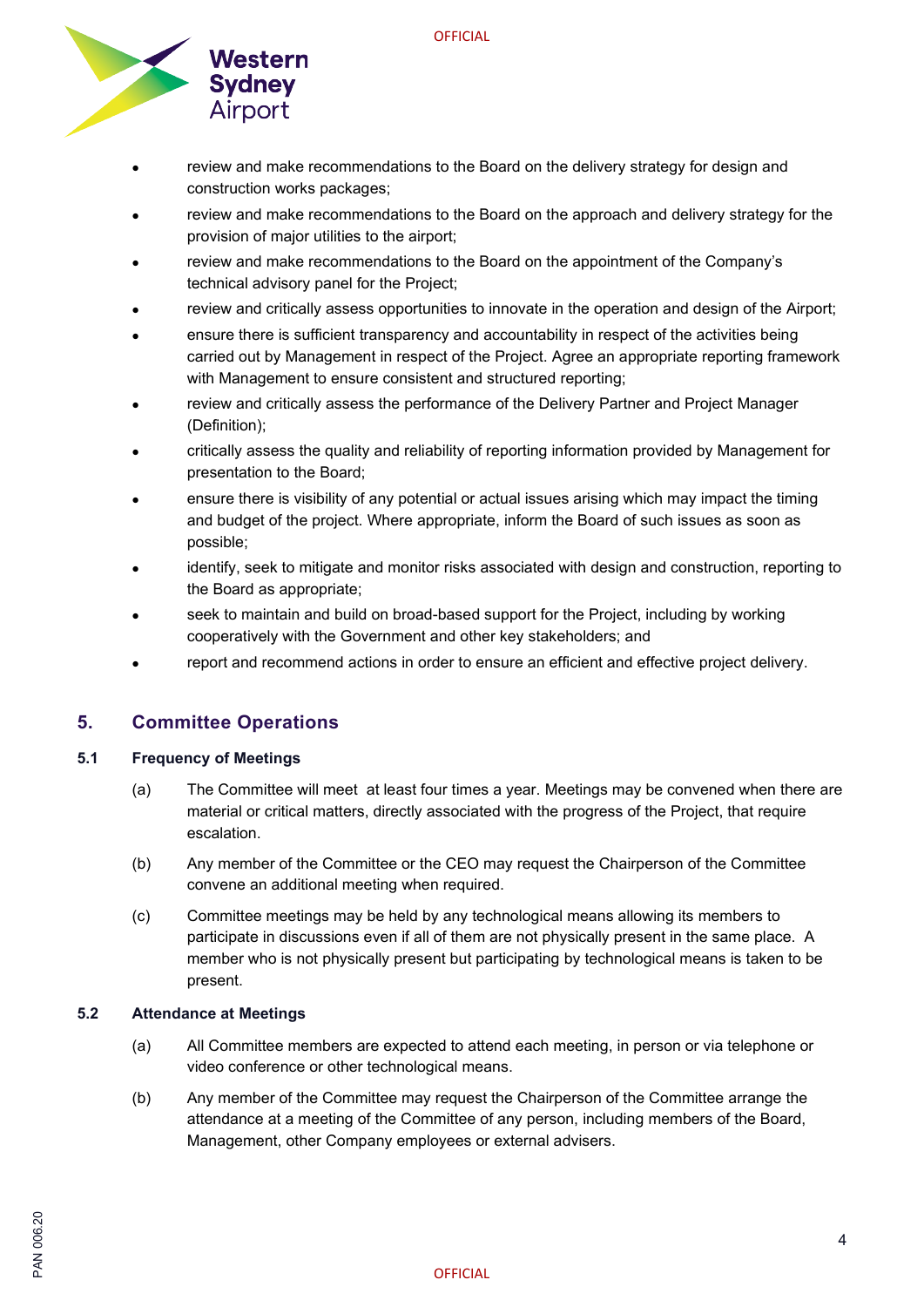

## **5.3 Planning**

The Committee will develop and maintain a forward meeting schedule that includes the dates, location, and proposed agenda items for each meeting for the forthcoming year, and that covers all the responsibilities outlined in this Charter.

## **5.4 Quorum**

A quorum will consist of a majority of Committee members. The quorum must be in attendance at all times during the meeting.

## **5.5 Agenda, Meeting Papers and Minutes**

The meeting agenda for each meeting will be approved by the Chairperson and will be circulated by the Company Secretary along with the meeting papers at least one week before the meeting.

The minutes of the meeting will be prepared by the Company Secretary, reviewed by the Chairperson and circulated within two weeks of the meeting to each member of the Committee.

Minutes should accurately record the resolutions of the Committee, key reasons for those decisions (where appropriate) and actions arising.

The minutes should include or be accompanied by an action list that includes accountabilities and the nature and timing of subsequent reporting. The action list will be prepared by the Company Secretary, approved by the Chair and circulated to each member of the Committee with the minutes of the meeting.

Reports and other papers of the Committee will be made available to all Directors on request where this is consistent with the Conflicts of Interest section of the Board Charter and the Company's Conflict of Interest and Related Party Transaction Policy.

## **5.6 Decisions**

At a Committee meeting:

- (a) all decisions will be by majority vote of the members of the Committee in attendance; and
- (b) persons attending a meeting of the Committee who are not members are not entitled to vote on resolutions.

## **5.7 Conflicts of Interest**

This section should be read in conjunction with the Conflicts of Interest section of the Board Charter and the Company's Conflict of Interest and Related Party Transactions Policy.

At the beginning of each Committee meeting, members are required to declare any material personal interests that may apply to specific matters on the meeting agenda. Where required by the Chairperson, the member will be excused from the meeting or from the Committee's consideration of the relevant agenda item(s).

The Chairperson is also responsible for deciding if he/she should excuse themselves from the meeting or from the Committee's consideration of the relevant agenda item(s). Details of material personal interests declared by the Chairperson and other members, and actions taken, will be appropriately recorded in the minutes.